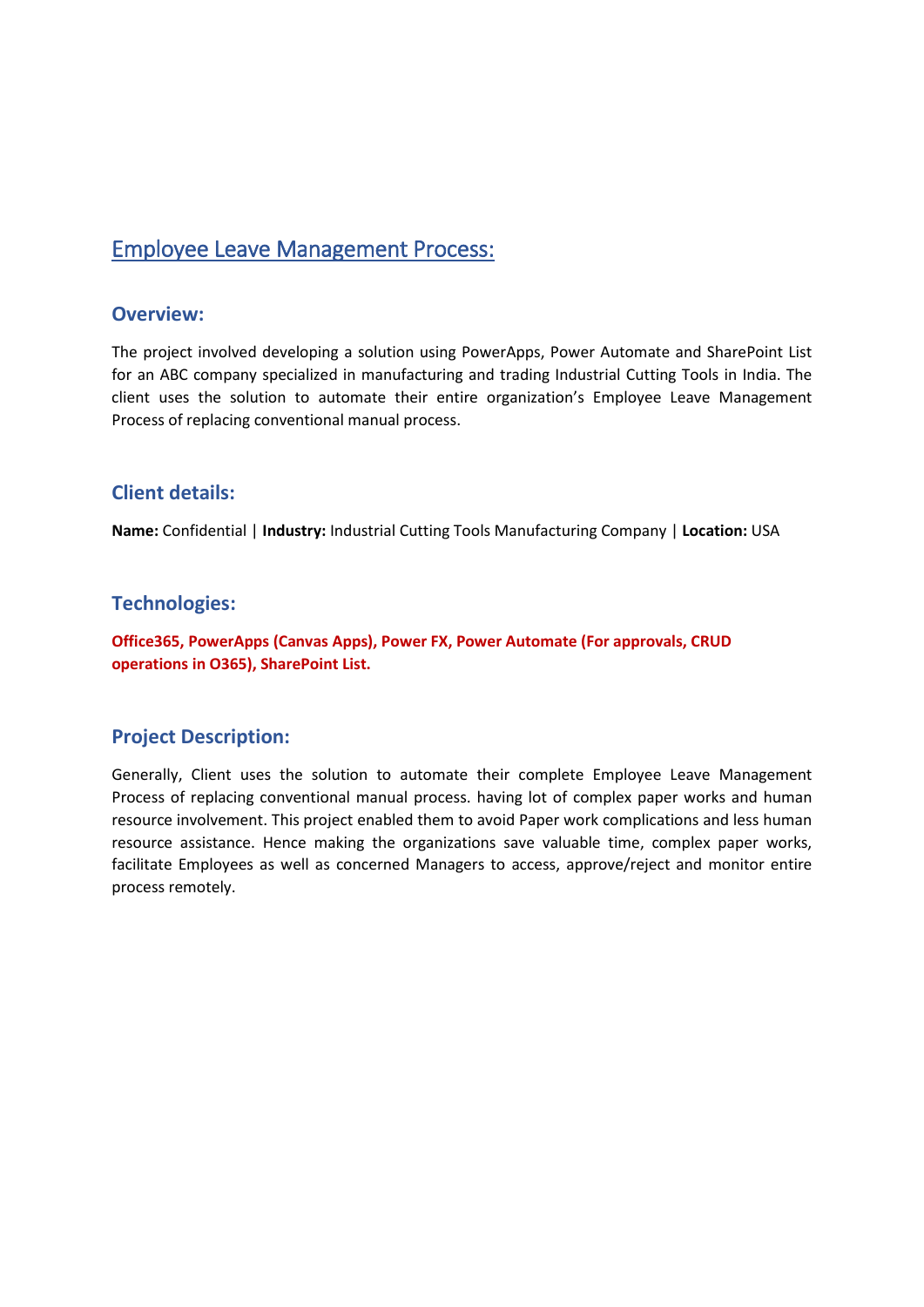The project was successful and Some of the salient features are as follows**:**

### **Employee Leave Application Dashboard:**

This Home Page helps Manages or Employees to navigate their respective dashboards. Each dashboard contains respective modules where they interact with them easily to accomplish the tasks

| $\mathbb{H}^+$<br>Power Apps   Canvas | Environment<br>Softree Technology (def    | $\begin{array}{ccc} \text{\LARGE Q} & \text{\LARGE \& \end{array}$ | $\gamma$ | $\odot$      |
|---------------------------------------|-------------------------------------------|--------------------------------------------------------------------|----------|--------------|
|                                       | <b>Employee Leave Application Process</b> |                                                                    |          | $\mathsf{X}$ |
|                                       | <b>Manager Dashboard</b>                  |                                                                    |          |              |
|                                       | <b>Employee Dashboard</b>                 |                                                                    |          |              |
|                                       |                                           |                                                                    |          |              |
|                                       |                                           |                                                                    |          |              |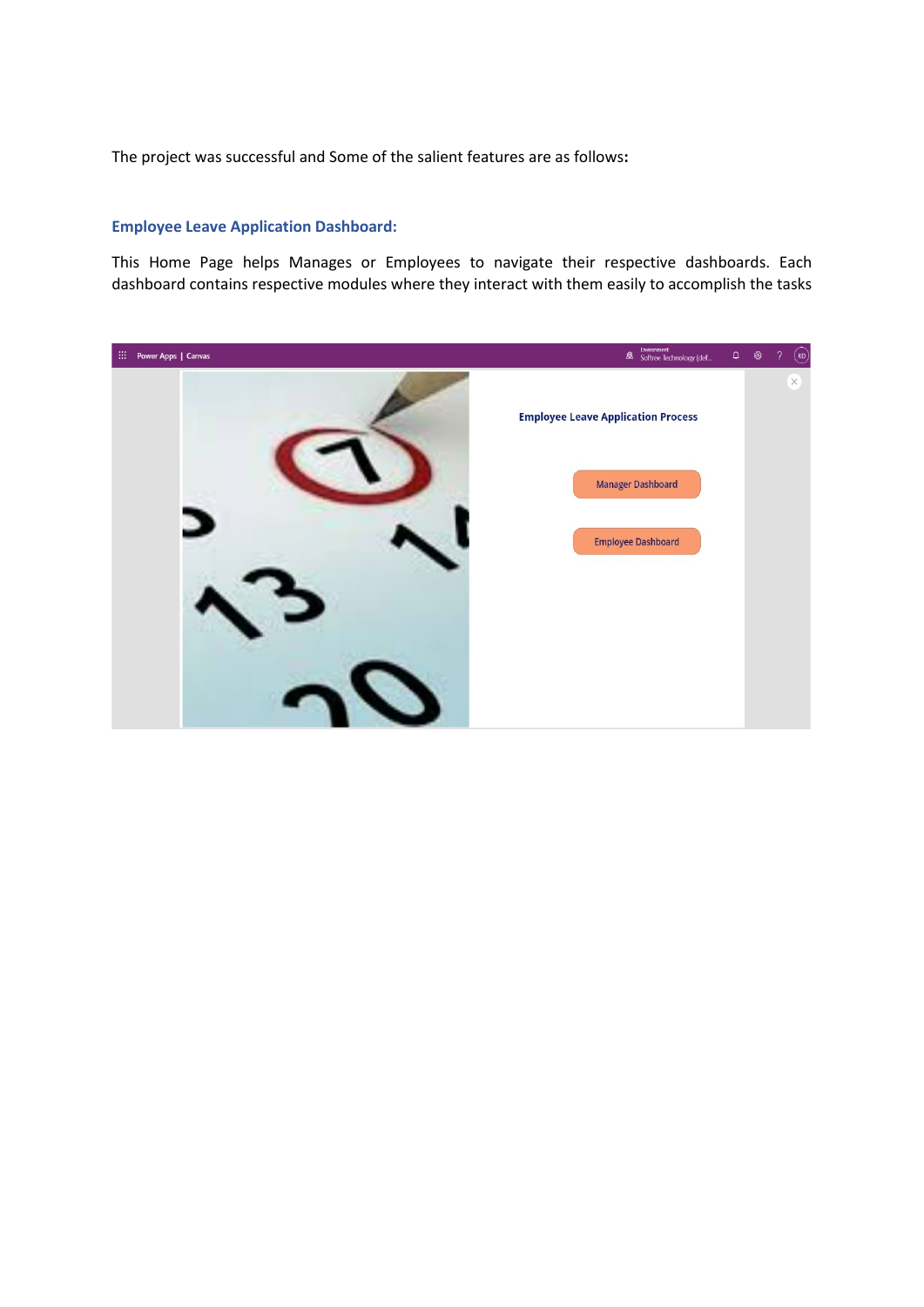#### **Employee Leave Request:**

Here the employee from the organization will view, search his/her leave request details. Then can easily navigate to apply for fresh leave. here he/she can also check the status of the leave applied for.

| 田<br>Power Apps   Canvas |                                           | Environment<br><b>28</b> Softree Technology (def | $\begin{array}{c} \textbf{(R)} \\ \textbf{R} \end{array}$<br>$\begin{array}{ccc}\n\Box & \circledcirc & \circled{?}\n\end{array}$ |
|--------------------------|-------------------------------------------|--------------------------------------------------|-----------------------------------------------------------------------------------------------------------------------------------|
| lп                       | <b>Employee Leave Request</b>             | <b>+ Apply Leave</b>                             | $\times$                                                                                                                          |
|                          | Search here<br>Vacation Leave<br>$\Omega$ |                                                  |                                                                                                                                   |
| <b>Leave Requests</b>    | <b>Vacation Leave</b><br>10/3/2021        | Pending                                          |                                                                                                                                   |
| <b>Leave Balance</b>     | 10/6/2021                                 |                                                  |                                                                                                                                   |
| <b>Holidays</b>          | <b>Casual Leave</b>                       |                                                  |                                                                                                                                   |
| Logout                   | 10/5/2021<br>10/6/2021                    | Pending                                          |                                                                                                                                   |
|                          |                                           |                                                  |                                                                                                                                   |
|                          |                                           |                                                  |                                                                                                                                   |
|                          |                                           |                                                  |                                                                                                                                   |

### **Apply for Leave:**

Here the employee will fill up the details i.e. Leave Type, Requested To, From Date, To Date etc. using PowerApps. Then he/she will send request to the concerned Manager for approval. This functionality is achieved by using Power Automate directly in PowerApps.

| 田.<br>Power Apps   Canvas |                       |                                                    |                                 | Environment<br>Softree technology (def | $\circledS$<br>$\begin{array}{ccccccccc}\n\bullet & \circ & \circ & \circ & \circ\n\end{array}$ |
|---------------------------|-----------------------|----------------------------------------------------|---------------------------------|----------------------------------------|-------------------------------------------------------------------------------------------------|
|                           |                       | <b>Apply Leave</b>                                 |                                 | <b>+ Apply Leave</b>                   | $\times$                                                                                        |
|                           | <b>Leave Requests</b> | Title                                              | Department<br>Find items        |                                        |                                                                                                 |
|                           | <b>Leave Balance</b>  | Leave Type<br>Find items                           | <b>Start Date</b><br>12/31/2001 | $\blacksquare$                         |                                                                                                 |
|                           | <b>Holidays</b>       | <b>End Date</b>                                    | No. of Days                     |                                        |                                                                                                 |
|                           | <b>Leave Status</b>   | $\Box$<br>12/31/2001<br>Leave Status<br>Find items |                                 |                                        |                                                                                                 |
|                           | Log Out               |                                                    |                                 |                                        |                                                                                                 |
|                           |                       |                                                    |                                 | Apply                                  |                                                                                                 |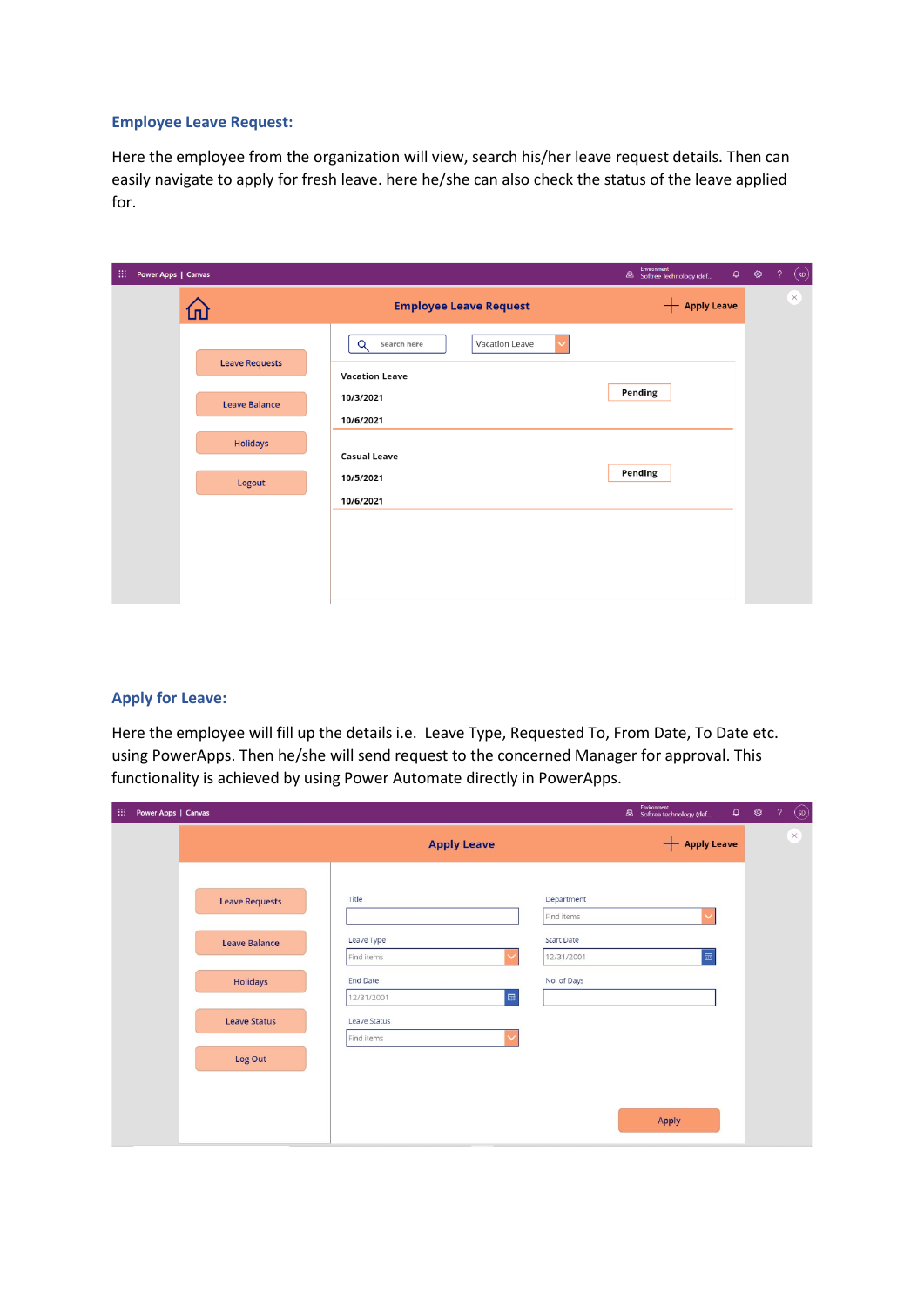#### **Holidays List:**

Here the user from the management will get an approval email with the link to the supplier's price quotes. Where he navigates using that link and approve/reject the quotes along with adding comments. This process is achieved by using Power Automate

| 田 | Power Apps   Canvas |                      |                       |                         |                              |  | Environment<br>Softree Technology (def |  | $\begin{array}{cc} \bullet & \circledcirc \end{array}$ | $\mathcal{P}$ | $\bigcirc$ |
|---|---------------------|----------------------|-----------------------|-------------------------|------------------------------|--|----------------------------------------|--|--------------------------------------------------------|---------------|------------|
|   |                     |                      |                       |                         | <b>Holidays List</b>         |  |                                        |  |                                                        |               | $\times$   |
|   |                     |                      | <b>Leave Requests</b> |                         | <b>Annual Holidays List:</b> |  |                                        |  |                                                        |               |            |
|   |                     | <b>Leave Balance</b> |                       | <b>Independence Day</b> | 8/15/2021                    |  |                                        |  |                                                        |               |            |
|   |                     |                      | <b>Holidays</b>       | <b>Republic Day</b>     | 1/26/2021                    |  |                                        |  |                                                        |               |            |
|   |                     |                      | Logout                | <b>Dussehra</b>         | 10/15/2021                   |  |                                        |  |                                                        |               |            |
|   |                     |                      |                       | <b>Christmas Day</b>    | 12/26/2021                   |  |                                        |  |                                                        |               |            |
|   |                     |                      |                       |                         |                              |  |                                        |  |                                                        |               |            |

#### **Employee Leave Balance:**

Here user will view his/her respective Leave balance along with Leave Type, Total Leaves, Applied Leaves using PowerApps screen from the O365 list. In here he/she can also navigate to Leave Application Form.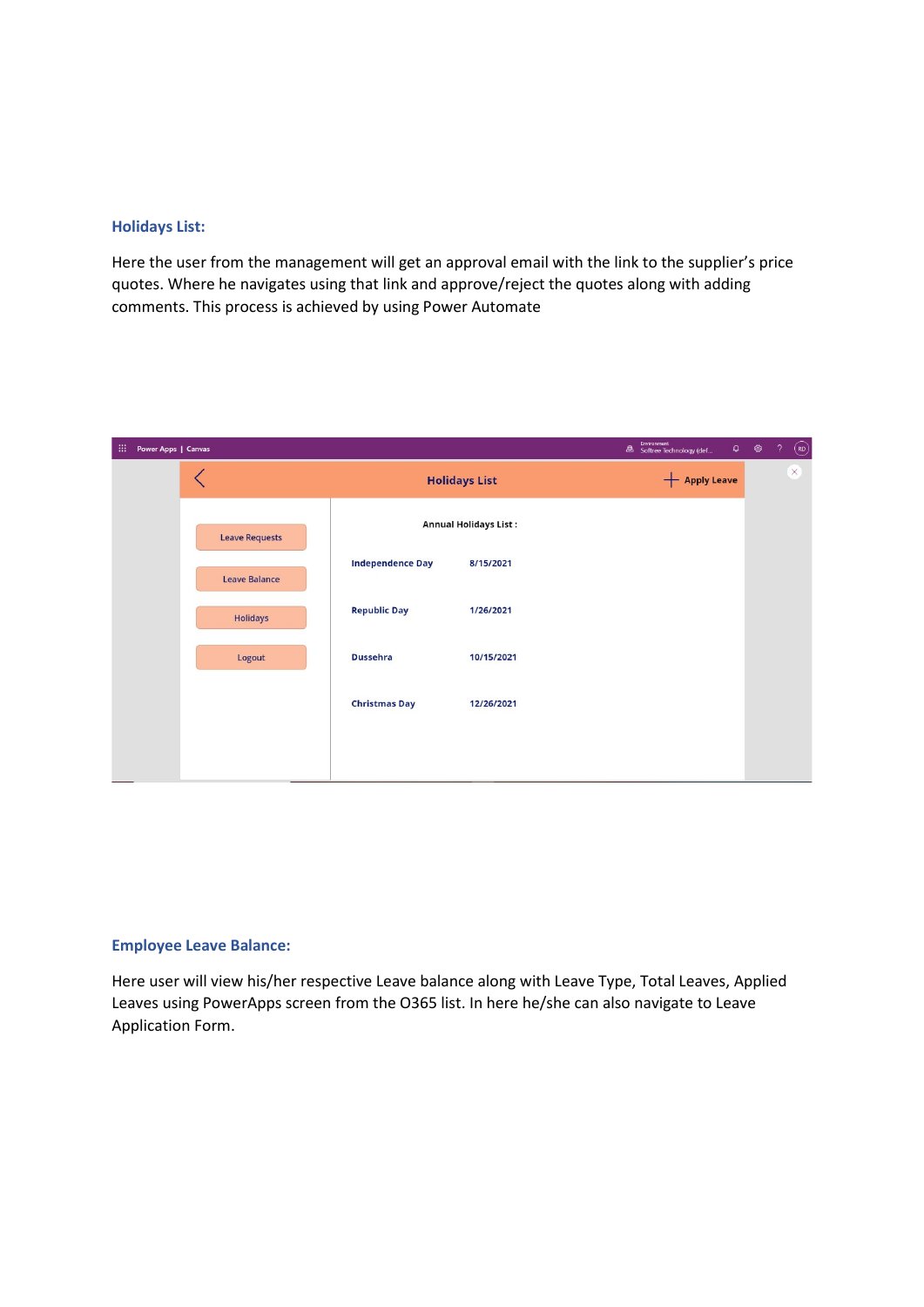| 曲 | Power Apps   Canvas |                                  |                       |                         |                     |                       | Environment<br>Softree Technology (def | $\mathsf{Q}$ | ශ | $\gamma$ | $\odot$ |
|---|---------------------|----------------------------------|-----------------------|-------------------------|---------------------|-----------------------|----------------------------------------|--------------|---|----------|---------|
|   |                     | $\hspace{0.5cm}\mathopen\langle$ |                       | <b>Apply Leave</b><br>┭ |                     |                       |                                        | $\times$     |   |          |         |
|   |                     |                                  |                       | <b>Leaves Type</b>      | <b>Total Leaves</b> | <b>Applied Leaves</b> | <b>Balance Leaves</b>                  |              |   |          |         |
|   |                     |                                  | <b>Leave Requests</b> | <b>Vacation Leave</b>   | 20                  | 10                    | <b>10 Days</b>                         |              |   |          |         |
|   |                     |                                  | <b>Leave Balance</b>  |                         |                     |                       |                                        |              |   |          |         |
|   |                     |                                  | <b>Holidays</b>       | <b>Casual Leave</b>     | 10                  | $\overline{2}$        | 8 Days                                 |              |   |          |         |
|   |                     |                                  | Logout                | <b>Maternal Leave</b>   | 60                  | 30                    | <b>30 Days</b>                         |              |   |          |         |
|   |                     |                                  |                       |                         |                     |                       |                                        |              |   |          |         |
|   |                     |                                  |                       | <b>Quarentine Leave</b> | 14                  | $\overline{7}$        | <b>7 Days</b>                          |              |   |          |         |
|   |                     |                                  |                       |                         |                     |                       |                                        |              |   |          |         |